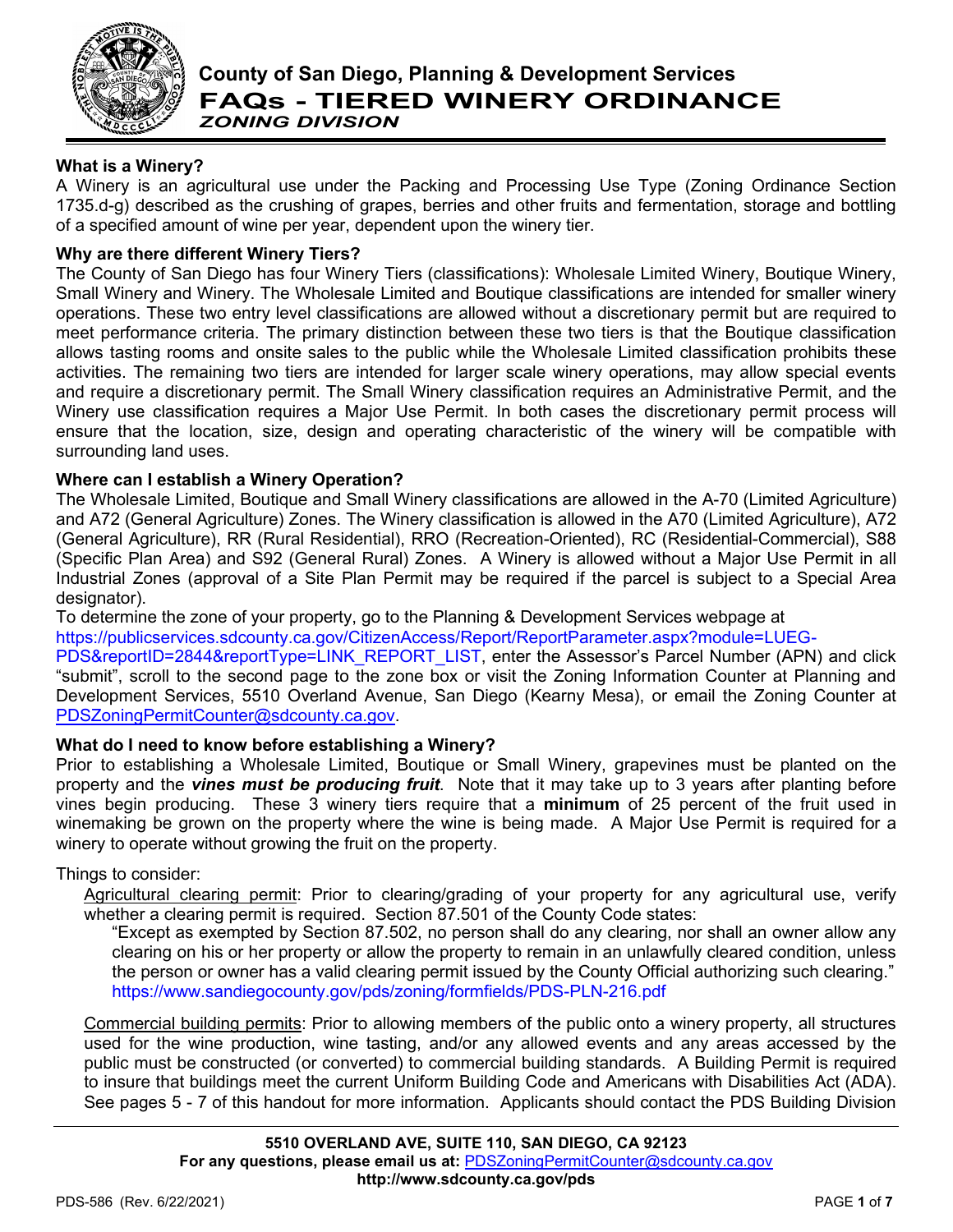*continued*

at (858) 565-5920 or toll-free at (888) 336-7553 for Code standards and requirements. For additional information on the Building Permit process go to <http://www.sdcounty.ca.gov/pds/docs/pds441a.pdf>

Fire Authority approval: The local Fire Authority Having Jurisdiction (FAHJ) shall review and approve the building plans prior to issuance of permits for conformance to the Consolidated Fire Code. It is recommended that coordination with the appropriate Fire Authority begin early in the planning stages to determine the scope of the improvements that will be required for the property; i.e. access (road improvements/design standards for easements, driveways, etc.) and water supply (fire sprinkler systems and design standards, fire hydrants, water storage tanks). County Fire Authority Plan Check contact information is available at

[http://www.sandiegocounty.gov/content/dam/sdc/sdcfa/documents/prevention/CFA-20001-FAHJ-Contact-](http://www.sandiegocounty.gov/content/dam/sdc/sdcfa/documents/prevention/CFA-20001-FAHJ-Contact-List-Public.pdf)[List-Public.pdf](http://www.sandiegocounty.gov/content/dam/sdc/sdcfa/documents/prevention/CFA-20001-FAHJ-Contact-List-Public.pdf)

Stormwater: All ministerial or discretionary permits for new development and redevelopment projects must comply with the County Watershed Protection Ordinance (WPO) and the Municipal Separate Storm Sewer Systems (MS4) Permit. This will require the preparation Storm Water Quality Management Plan (SWQMP). It is recommended that the strategy for storm water quality compliance be considered before completing a conceptual site design or sketching a layout of the project site. To determine the applicable storm water management requirements as well as options for compliance, go to

[http://www.sandiegocounty.gov/content/sdc/dpw/watersheds/DevelopmentandConstruction/BMP\\_Design\\_](http://www.sandiegocounty.gov/content/sdc/dpw/watersheds/DevelopmentandConstruction/BMP_Design_Manual.html) [Manual.html](http://www.sandiegocounty.gov/content/sdc/dpw/watersheds/DevelopmentandConstruction/BMP_Design_Manual.html)

Adequacy of septic system: for properties which are on a septic system, Department of Environmental Health (DEH) will need to review the design of the existing system to determine whether the system serving the private residence on site, with the addition of all commercial winery operations, is adequate. Upgrades to the septic system could be required. For additional information, contact the Department of Environmental Health, Septic Systems (Land and Water Quality Division) at (858) 565-5173 or (760) 471 0730. [http://www.sandiegocounty.gov/content/sdc/deh/lwqd/lu\\_septic\\_systems.html](http://www.sandiegocounty.gov/content/sdc/deh/lwqd/lu_septic_systems.html)

# **How do I establish a Boutique Winery?**

Boutique Wineries do not require a discretionary permit; however, the standards and provisions of Section 6910.b of the County's Zoning Ordinance are required to be met in order to establish and operate a Boutique Winery.

# **How do I establish a Small Winery?**

The Small Winery classification requires an Administrative Permit. This tier allows for larger production facilities and tasting areas as well as extended hours of operation and hosting events. Please see use the following link to access the Small Winery Applicant Guide:

<https://www.sandiegocounty.gov/pds/zoning/formfields/PDS-PLN-902.pdf>

# **How do I establish a (large) Winery?**

The Winery classification requires a Major Use Permit. Please use the following link below to access the Major Use Permit Applicant Guide. Note: a Winery is allowed without a Major Use Permit in all Industrial Zones. <https://www.sandiegocounty.gov/pds/zoning/formfields/PDS-PLN-313.pdf>

# **What is needed to open a tasting room/area?**

Provided all performance standards of the ordinance are met, a tasting room/area and retail sales area is allowed for the Boutique Winery, Small Winery or Winery classifications for the purpose of allowing tasting of the wine produced at the winery and for on-site sales of the wine to the public. Tasting rooms are subject to the limitations listed for each classification stated in the ordinance or by the approved discretionary permit, including size and hours of operation. Tasting/retail areas at a Boutique Winery may operate seven days per week, from 10:00 am to legal sunset (until 6pm from November 1 to March 1). Prior to opening a tasting room/area to the public, building permits will be required to convert an existing structure to a tasting room/area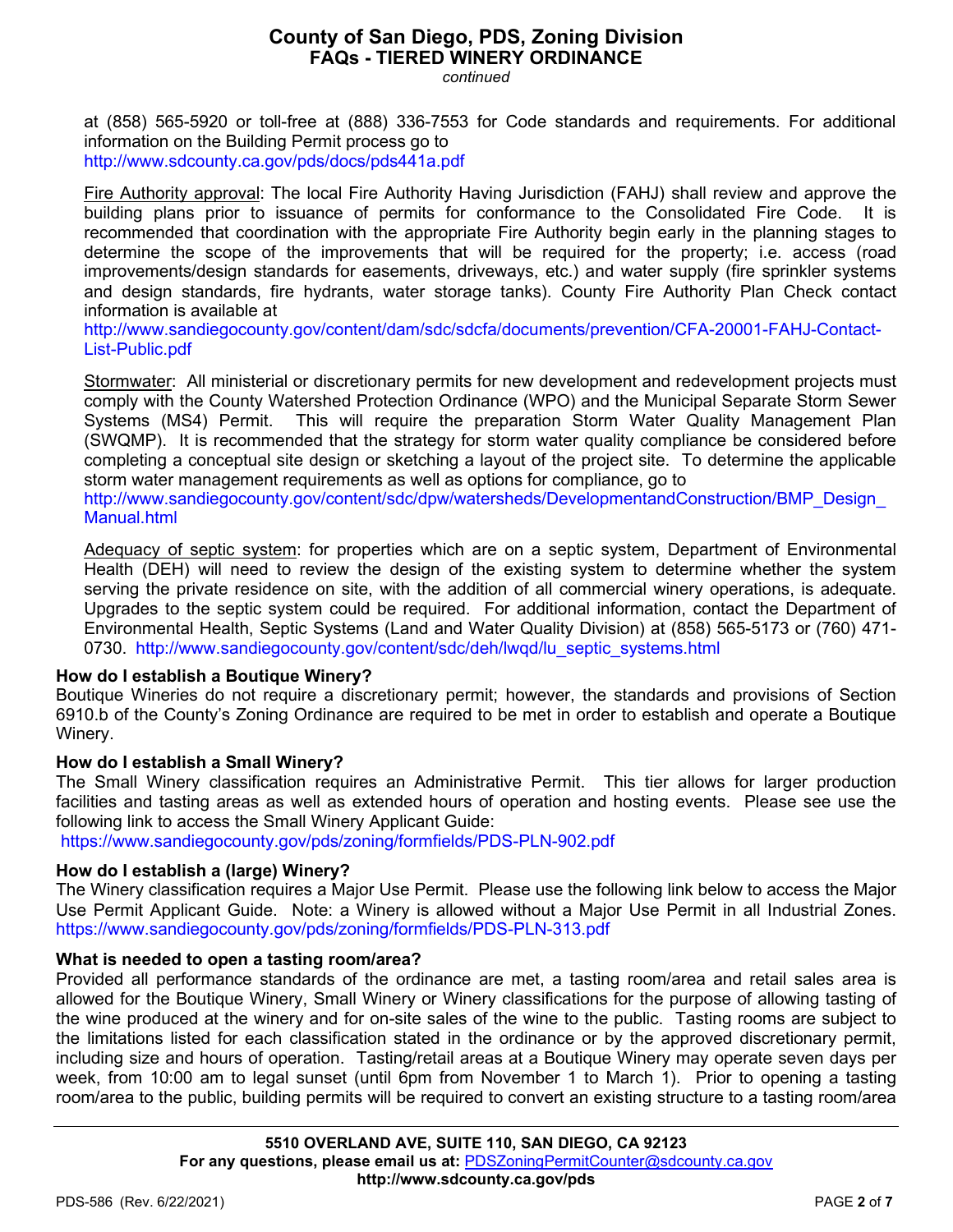*continued*

or to construct a new structure. Commercial building standards will apply to all structures which are open to the public and may include requirements for restrooms and ADA accessibility (see pages 6 and 7 for additional information). Tasting/retail sales rooms/areas may not be located within a single family residence on the property. Permits will be required from the state Department of Alcoholic Beverage Control and may also be required from the Department of Environmental Health.

# **Can I start my Boutique/Small Winery tasting room before I am making wine on the property?**

No, the on-site wine production facility should be producing wine prior to operation of a tasting room and selling wine to the public (and before hosting events at a Small Winery). There are limitations to the amount of wine that may be imported to a Boutique Winery or Small Winery from within and from outside the county, as specified in the ordinance.

# **Are Wineries allowed to serve food?**

The sale and consumption of pre-packaged food is allowed at Boutique and Small Wineries. Refrigeration shall be approved by the County of San Diego Department of Environmental Health. Catered food service is allowed. Catered food service includes the provision of food that is ready to consume and has been prepared off the winery premises. One mobile food facility (food truck) may be allowed at a Boutique or Small Winery during the hours of operation, provided the food truck employees have access to a commercial restroom. Food service at a Winery is determined by the Major Use Permit approval.

<http://www.sandiegocounty.gov/content/sdc/deh/fhd/food/food.html>

[http://www.sandiegocounty.gov/content/dam/sdc/deh/fhd/mobilefood/operatorsguide\\_en\\_mp.pdf](http://www.sandiegocounty.gov/content/dam/sdc/deh/fhd/mobilefood/operatorsguide_en_mp.pdf)

# **Can events be held at a winery?**

A winery classified as a Small Winery or Winery may hold events as specified in the associated Administrative Permit or Major Use Permit. Events, including weddings and parties are prohibited at wineries classified as Boutique Wineries or Limited Wholesale Wineries.

# **What is an event?**

An event is defined as the use of the site for organized activities or gatherings (other than wine production, wine sales, wine tasting, agricultural instruction and educational tours), including any activities or gatherings that are advertised or promoted.

Events or activities such as fashion shows, jewelry, art or craft shows/sales, yoga classes, massages, art/craft instruction, weekly or holiday lunches and/or dinners, live music concerts, dinner theatre, offering the winery space for meetings/retreats, etc. are not permitted at wineries classified as Boutique Wineries or Wholesale Limited Wineries. In order to allow these types of events, an Administrative Permit is required for a "Small Winery" or a Major Use Permit is required for a "Winery".

For Boutique Wineries, as on other properties in the County, "community events" may be allowed, limited to six times per year, subject to all regulations in County Code Section 21.201 et seq. A Community Events permit is required from the Department of Environmental Health. For additional information go to: <http://www.sandiegocounty.gov/content/sdc/deh/fhd/food/cep.html>

# **Where can I store equipment associated with grape growing, harvesting and wine making?**

Wine making must take place in the approved wine production facility on the property and equipment associated with winemaking is should also be stored in the production facility structure. However, staff has determined that storage of large equipment such as tractors, fork lifts, large bins, de-stemmers and other grape growing and harvesting equipment (some of which is only used one time per year), could be considered separately from the limited production facility. This equipment is typically associated with the grape growing and harvesting on the site rather than wine production.

This equipment may be stored in a permitted storage building, barn or agricultural building which is accessory to the single family dwelling on the property. The area of the storage building may not be included in the calculation of "production facility" for purposes of calculating the allowed tasting/retail sales area of a Boutique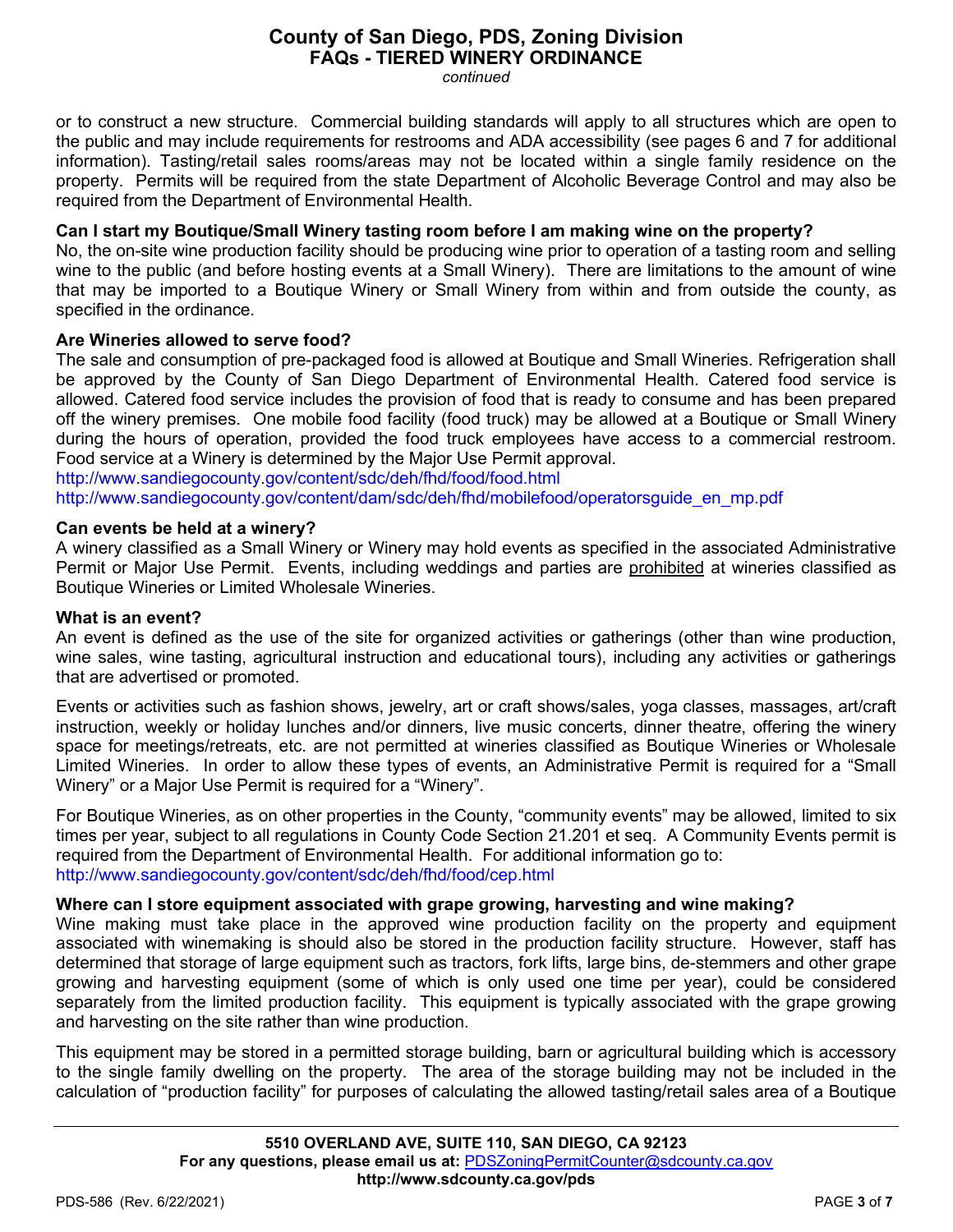*continued*

Winery. In addition, no wine production will be allowed in the accessory storage structure unless the structure is permitted as part of the "production facility" within the size limits allowed on the property.

# **Ordinance Summary:**

A summary of the Ordinance is provided in the table below:

| <b>Summary of Tiered Winery Ordinance</b><br>(Ord. No. 10425 (N.S.))                                             |                                                                                                                                                                       |                                                                                                                                                                                      |                                                                                                                                            |                                                                                                                                     |  |  |  |
|------------------------------------------------------------------------------------------------------------------|-----------------------------------------------------------------------------------------------------------------------------------------------------------------------|--------------------------------------------------------------------------------------------------------------------------------------------------------------------------------------|--------------------------------------------------------------------------------------------------------------------------------------------|-------------------------------------------------------------------------------------------------------------------------------------|--|--|--|
|                                                                                                                  | <b>Wholesale Limited</b>                                                                                                                                              | <b>Boutique</b>                                                                                                                                                                      | Small                                                                                                                                      | Winery                                                                                                                              |  |  |  |
| <b>Zoning Ordinance</b><br><b>Section</b>                                                                        | 6910                                                                                                                                                                  | 6910                                                                                                                                                                                 | 6910                                                                                                                                       | 1735.d                                                                                                                              |  |  |  |
| <b>Requirements for</b><br><b>Discretionary</b><br>Permit                                                        | None                                                                                                                                                                  | None                                                                                                                                                                                 | Administrative Permit                                                                                                                      | Major Use Permit                                                                                                                    |  |  |  |
| <b>Production</b><br><b>Equivalent cases</b>                                                                     | ≤12,000 gallons per year<br>$\leq$ 5,000 cases per year                                                                                                               | ≤12,000 gallons per year<br>$\leq$ 5,000 cases per year                                                                                                                              | ≤120,000 gallons per<br>≤50,000 cases per<br>year                                                                                          | No minimum or<br>maximum<br>No minimum or<br>maximum                                                                                |  |  |  |
| <b>Origin of Grapes</b>                                                                                          |                                                                                                                                                                       |                                                                                                                                                                                      |                                                                                                                                            |                                                                                                                                     |  |  |  |
| On-premise origin                                                                                                | At least 25% of total                                                                                                                                                 | At least 25% of total                                                                                                                                                                | At least 25% of total                                                                                                                      | No origin required                                                                                                                  |  |  |  |
| Within San Diego<br>County                                                                                       | Up to 75% of total from<br>within or outside SD<br>County, may include fruit<br>or juice only, not wine                                                               | Up to 50% of total, may<br>include fruit, juice or wine<br>(wine must be made from<br>SD County grown<br>grapes)                                                                     | Up to 25% of total,<br>may include fruit, juice<br>or wine (wine must be<br>made with SD County<br>grown grapes)                           | No origin required                                                                                                                  |  |  |  |
| Outside San Diego<br>County                                                                                      | Up to 75% of total from<br>within or outside SD<br>County, may include fruit<br>or juice, not wine                                                                    | Up to 25% of total, may<br>include fruit, juice or non-<br>bottled bulk wine                                                                                                         | Up to 50% of total,<br>may include fruit, juice<br>or wine                                                                                 | No origin required                                                                                                                  |  |  |  |
| <b>Wine Sales</b>                                                                                                |                                                                                                                                                                       |                                                                                                                                                                                      |                                                                                                                                            |                                                                                                                                     |  |  |  |
| Internet, phone,<br>mail                                                                                         | Allowed                                                                                                                                                               | Allowed                                                                                                                                                                              | Allowed                                                                                                                                    | Allowed                                                                                                                             |  |  |  |
| On-site Sales<br>to Public                                                                                       | Prohibited                                                                                                                                                            | Allowed                                                                                                                                                                              | Allowed                                                                                                                                    | Allowed                                                                                                                             |  |  |  |
| <b>Tasting Room</b>                                                                                              | Prohibited                                                                                                                                                            | Allowed                                                                                                                                                                              | Allowed                                                                                                                                    | Allowed                                                                                                                             |  |  |  |
| <b>Tasting Room</b><br>Size                                                                                      | Not applicable                                                                                                                                                        | Limited to 30% of the<br>square footage of the<br>structure dedicated to<br>wine production                                                                                          | Defined in<br><b>Administrative Permit</b>                                                                                                 | Defined in Major Use<br>Permit                                                                                                      |  |  |  |
| <b>Wine Production</b><br><b>Structure</b><br>(required on site for<br>Wholesale Limited,<br>Boutique and Small) | $<$ 1 ac. = 1,000 s.f.<br>≥1 ac. and <2 ac. = $1,500$<br>s f.<br>≥2 ac. and ≤4 ac. = 2,000<br>s.f.<br>add 200 s.f. for each ac.<br>>4 with a maximum of<br>5,000 s.f. | $<$ 1 ac. = 1000 sq. ft.<br>$\geq$ 1 ac. and <2 ac. =<br>1,500 sq. ft.<br>≥2 ac. and ≤4 ac. = 2,000<br>sq. ft.<br>add 200 sq. ft. for each<br>ac. >4 with a maximum<br>of 5,000 s.f. | Defined in<br><b>Administrative Permit</b>                                                                                                 | Defined in Major Use<br>Permit                                                                                                      |  |  |  |
| <b>Emergency</b><br><b>Response Time</b>                                                                         | Shall demonstrate<br>compliance with the<br>emergency travel times<br>specified in the Public<br>Facilities Element, Section<br>11.                                   | Shall demonstrate<br>compliance with the<br>emergency travel times<br>specified in the Public<br>Facilities Element,<br>Section 11.                                                  | Shall demonstrate<br>compliance with the<br>emergency travel<br>times specified in the<br><b>Public Facilities</b><br>Element, Section 11. | Shall demonstrate<br>compliance with the<br>emergency travel times<br>specified in the Public<br>Facilities Element,<br>Section 11. |  |  |  |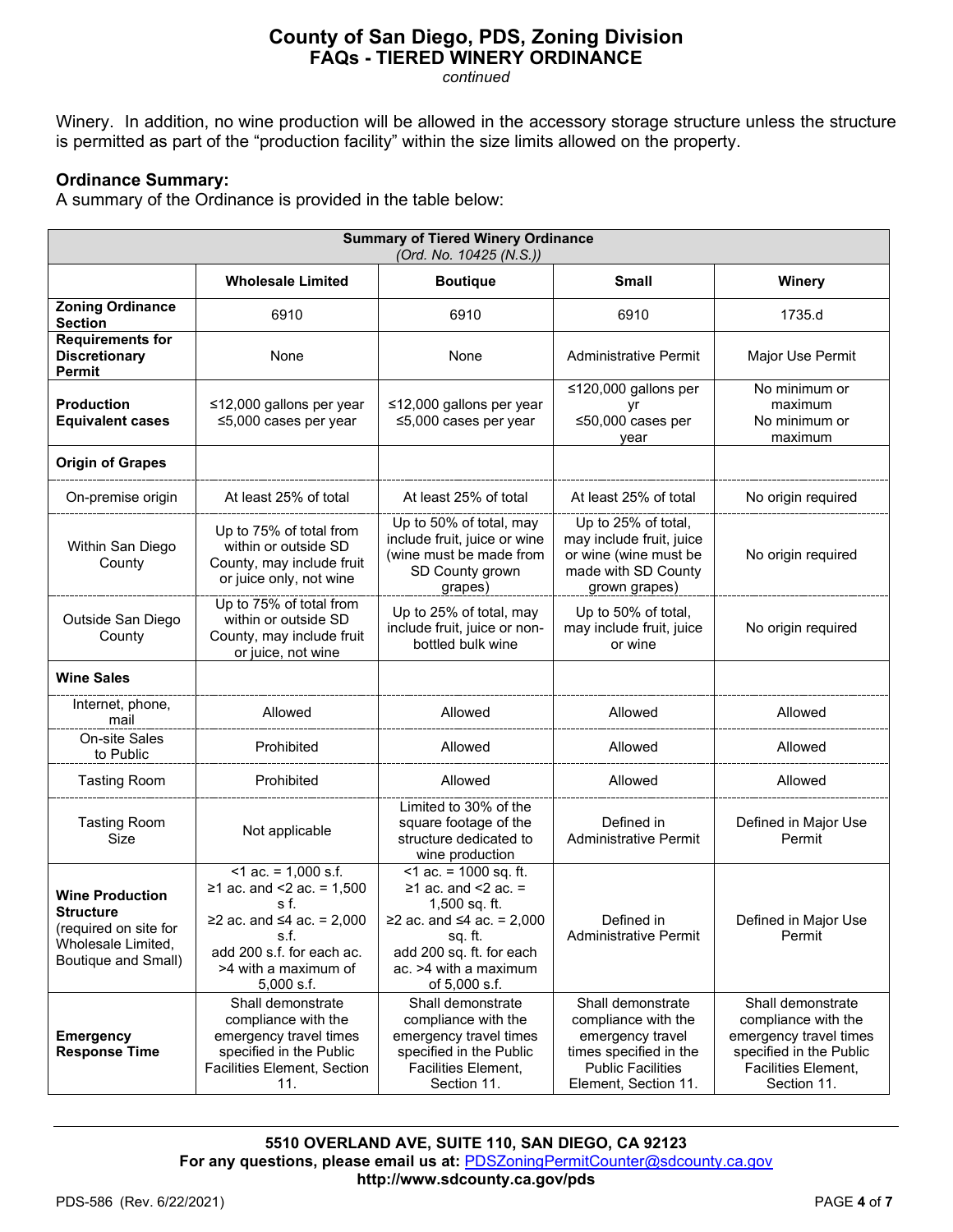*continued*

| <b>Food Service</b>                                          | Prohibited                                                                                                                                                                                                                     | Pre-packaged and<br>catered food only,<br>one mobile food facility, if<br>permitted commercial<br>restroom is on-site | Pre-packaged and<br>catered food only,<br>one mobile food<br>facility, if permitted<br>commercial restroom<br>is on-site                                   | Defined in Major Use<br>Permit                                                                   |  |  |
|--------------------------------------------------------------|--------------------------------------------------------------------------------------------------------------------------------------------------------------------------------------------------------------------------------|-----------------------------------------------------------------------------------------------------------------------|------------------------------------------------------------------------------------------------------------------------------------------------------------|--------------------------------------------------------------------------------------------------|--|--|
| <b>Events</b>                                                | Prohibited                                                                                                                                                                                                                     | Prohibited, except<br>"Community Events" as<br>allowed by County Code<br>Section 21.201 et seq.                       | Defined in<br>Administrative Permit if<br>findings can be made,<br>and "Community<br>Events" as allowed by<br><b>County Code Section</b><br>21.201 et seq. | Outdoor events only per<br>Major Use Permit for<br>Participant Sports and<br>Recreation (1505.b) |  |  |
| <b>Signs</b><br>(Section 6252.u)                             | Up to 4 sq. ft.                                                                                                                                                                                                                | Up to 12 sq. ft.                                                                                                      | Up to 12 sq. ft.                                                                                                                                           | Defined in Major Use<br>Permit                                                                   |  |  |
| <b>Hours of Operation</b>                                    | Not applicable                                                                                                                                                                                                                 | 10 A.M. to sunset, seven<br>days a week<br>(Nov.1 - Mar. 1:<br>10 am to 6 pm)                                         | Defined in<br><b>Administrative Permit</b>                                                                                                                 | Defined in Major Use<br>Permit                                                                   |  |  |
| Driveway and<br>Parking*                                     | Not Applicable                                                                                                                                                                                                                 | Chip seal, gravel,<br>recycled asphalt**, etc.;<br>six space for customers<br>and three spaces for<br>operations      | Defined in<br><b>Administrative Permit</b>                                                                                                                 | Defined in Major Use<br>Permit                                                                   |  |  |
| <b>Outdoor Amplified</b><br>Sound                            | Prohibited                                                                                                                                                                                                                     | Prohibited                                                                                                            | Defined in<br><b>Administrative Permit</b>                                                                                                                 | Defined in Major Use<br>Permit                                                                   |  |  |
| <b>Eating Areas</b>                                          | Prohibited                                                                                                                                                                                                                     | Outdoors and maximum<br>of five tables and 20<br>seats                                                                | Defined in<br><b>Administrative Permit</b>                                                                                                                 | Defined in Major Use<br>Permit                                                                   |  |  |
| <b>Tour Buses</b>                                            | Prohibited                                                                                                                                                                                                                     | Passenger capacity<br>>15 prohibited                                                                                  | Defined in<br><b>Administrative Permit</b>                                                                                                                 | Defined in Major Use<br>Permit                                                                   |  |  |
| <b>Other Compliance</b><br>Federal<br><b>State</b><br>County | Hold permits to produce and sell wine issued by TTB<br>Hold 02 Winegrower's permit issued by ABC<br>Obtain required permits for any new grading, construction, or conversion of structures<br><b>Subject to ADA compliance</b> |                                                                                                                       |                                                                                                                                                            |                                                                                                  |  |  |

**\*\* If approved by Fire Authority Having Jurisdiction**

# **Winery Building Code FAQs**

# **When does a winery require a building permit?**

Per section 91.1.105 of the County of San Diego Building Code, a permit is required whenever a building or structure is constructed, enlarged, altered, moved, or converted. Therefore any building or structure serving functions of the winery – i.e., tasting rooms, production/storage areas, restrooms, outdoor patios, other public spaces – are subject to permit, whether it is new construction or existing construction converted to a new use.

#### **Why is a building permit required?**

A permit verifies the project – through the plan check and inspection process – meets the minimum code requirements to protect occupants and emergency personnel against fire and other hazards. These provisions ensure adequate structural strength, exiting, fire protection, accessibility, sanitation, interior environment, and energy efficiency.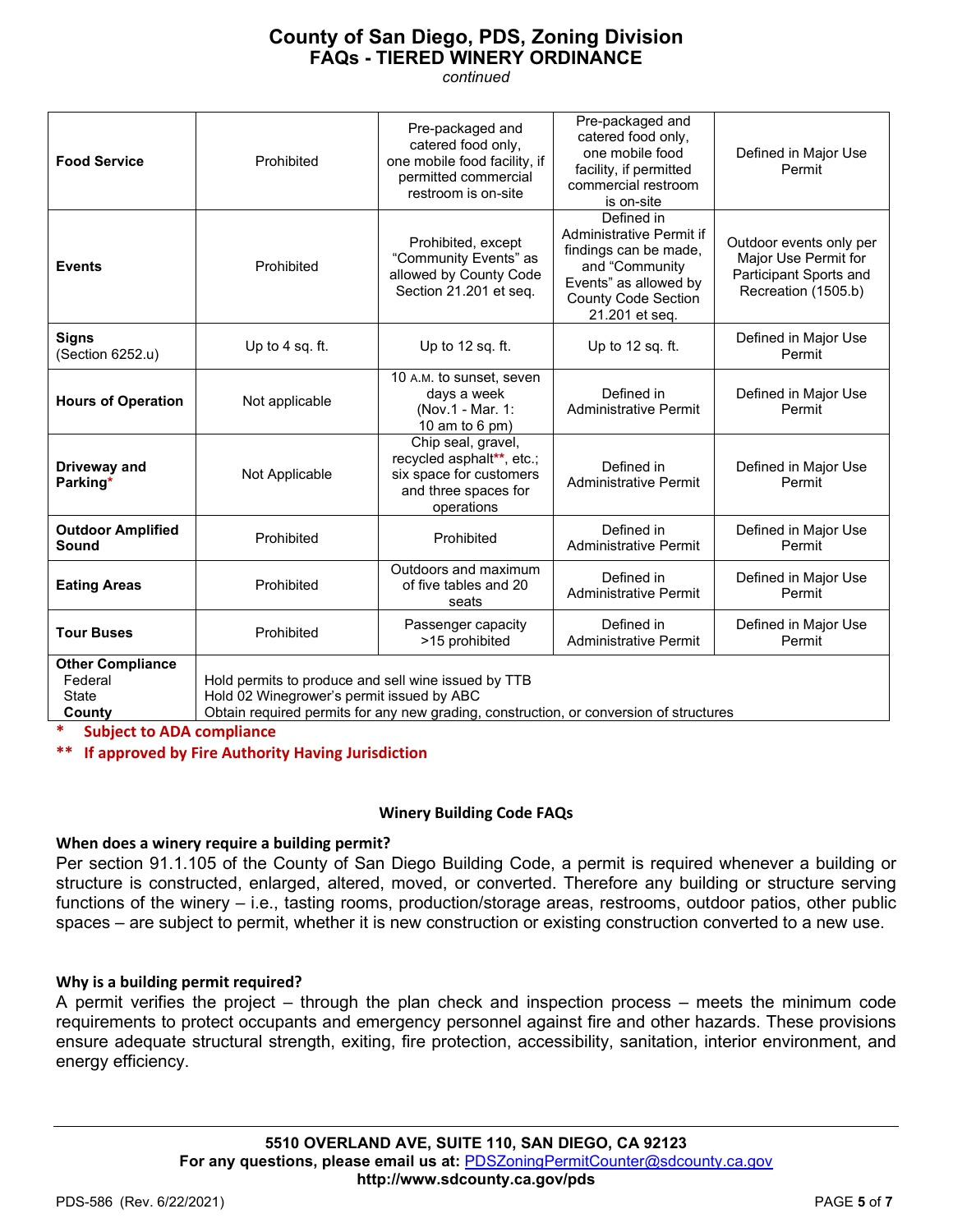*continued*

# **What building code occupancy classifications apply to wineries?**

The occupancy classification of a particular space establishes the construction, exiting, fire protection, and other code requirements applicable to that space. Winery rooms and spaces shall be classified as follows per the California Building Code (CBC):

A‐2 for tasting rooms of 750 square feet or more (CBC 303.1)

B for tasting rooms less than 750 square feet (CBC 303.1)

F‐1 for wine production areas (CBC 306.2)

S‐1 for wine storage areas (CBC 311.2)

In determining tasting room occupancy classification, restrooms may be considered accessory space and not included in square footage calculation.

# **Do winery buildings require sprinklers?**

Per section 96.1.903.2 of the County of San Diego Consolidated Fire Code, sprinklers shall be installed in all new winery structures. Alterations or conversions of existing construction may require sprinklers if significant modification to interior or roof is proposed and cost of sprinkler installation does not exceed 15 percent of construction cost.

# **What winery elements must meet disabled access requirements?**

Wineries are considered public accommodations per CBC 202 definition, and thus all interior and exterior areas intended for use by patrons – including any spaces included on facility tours – shall be accessible per CBC chapter 11B. These requirements include – but may not be limited to – the following:

Parking (CBC 1129B) Exterior routes of travel (CBC 1127B and CBC 1133B) Building entrances, exits, and interior paths of travel (CBC 1133B) Restrooms (CBC 1115B) Seating, counters, and bars (CBC 1104B.5 and CBC 1122B) Signage (CBC 1117B.5) Employee areas (CBC 1123B and CBC 1104B.5)

Spaces not typically occupied – such as maintenance rooms, utility sheds, crawl spaces, etc. – are exempt from accessibility provisions.

# **How many restrooms must the winery provide?**

A single unisex restroom is sufficient for wineries with small tasting rooms (less than 750 square feet), limited outdoor patios (maximum 300 square feet), and no public events. All other wineries will require separate gender restrooms with fixture count determined per *California Plumbing Code* Table 4‐1 and based on cumulative tasting room, outdoor patio, and event area. Any restrooms serving the winery shall meet the accessibility provisions of CBC 1115B.

# **Do additional requirements apply to winery caves?**

Yes. CBC 436 specifically addresses subterranean space for winery facilities in natural or manmade caves. The section applies to winery caves accessible or not accessible to the public and includes more restrictive provisions for fire protection and exiting.